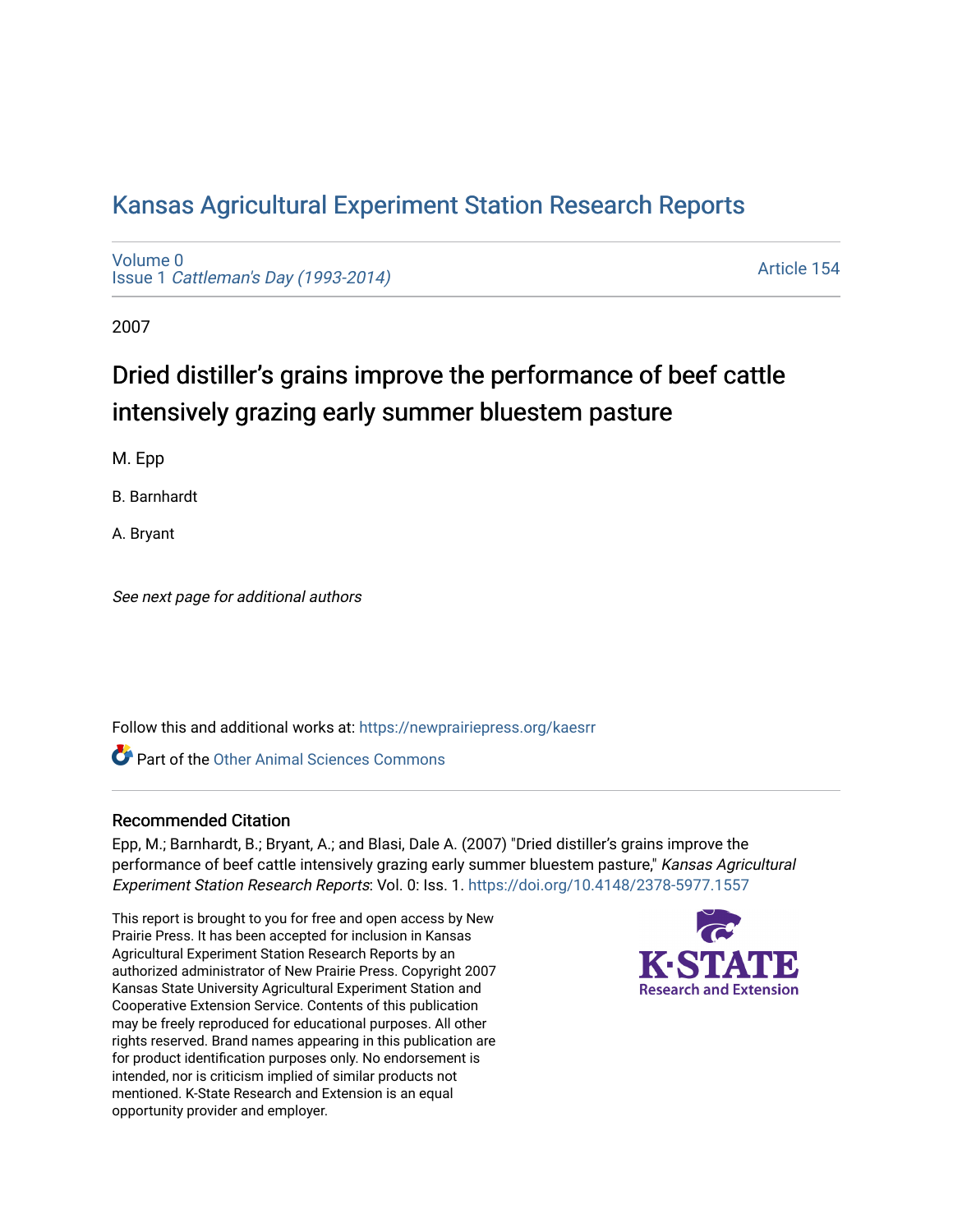### Dried distiller's grains improve the performance of beef cattle intensively grazing early summer bluestem pasture

#### Abstract

Distiller's grains are byproducts of the production of ethanol from grains and are an excellent source of protein and energy for cattle. The most prevalent use of distiller's grains is in the finishing beef production sector. There is limited research available that has evaluated effectiveness of distiller's grains as a supplement for grazing beef cattle. Digestible protein content in grass begins to decrease in midsummer, resulting in lower average daily gains. The objective of this study was to measure the daily gain of yearling steers supplemented with different levels of dried distiller's grains while grazing doublestock Flint Hills pastures.

#### Keywords

Cattlemen's Day, 2007; Kansas Agricultural Experiment Station contribution; no. 07-179-S; Report of progress (Kansas State University. Agricultural Experiment Station and Cooperative Extension Service); 978; Beef; Cattle; Dried distillers grain; Yearling steers

#### Creative Commons License



This work is licensed under a [Creative Commons Attribution 4.0 License](https://creativecommons.org/licenses/by/4.0/).

#### Authors

M. Epp, B. Barnhardt, A. Bryant, and Dale A. Blasi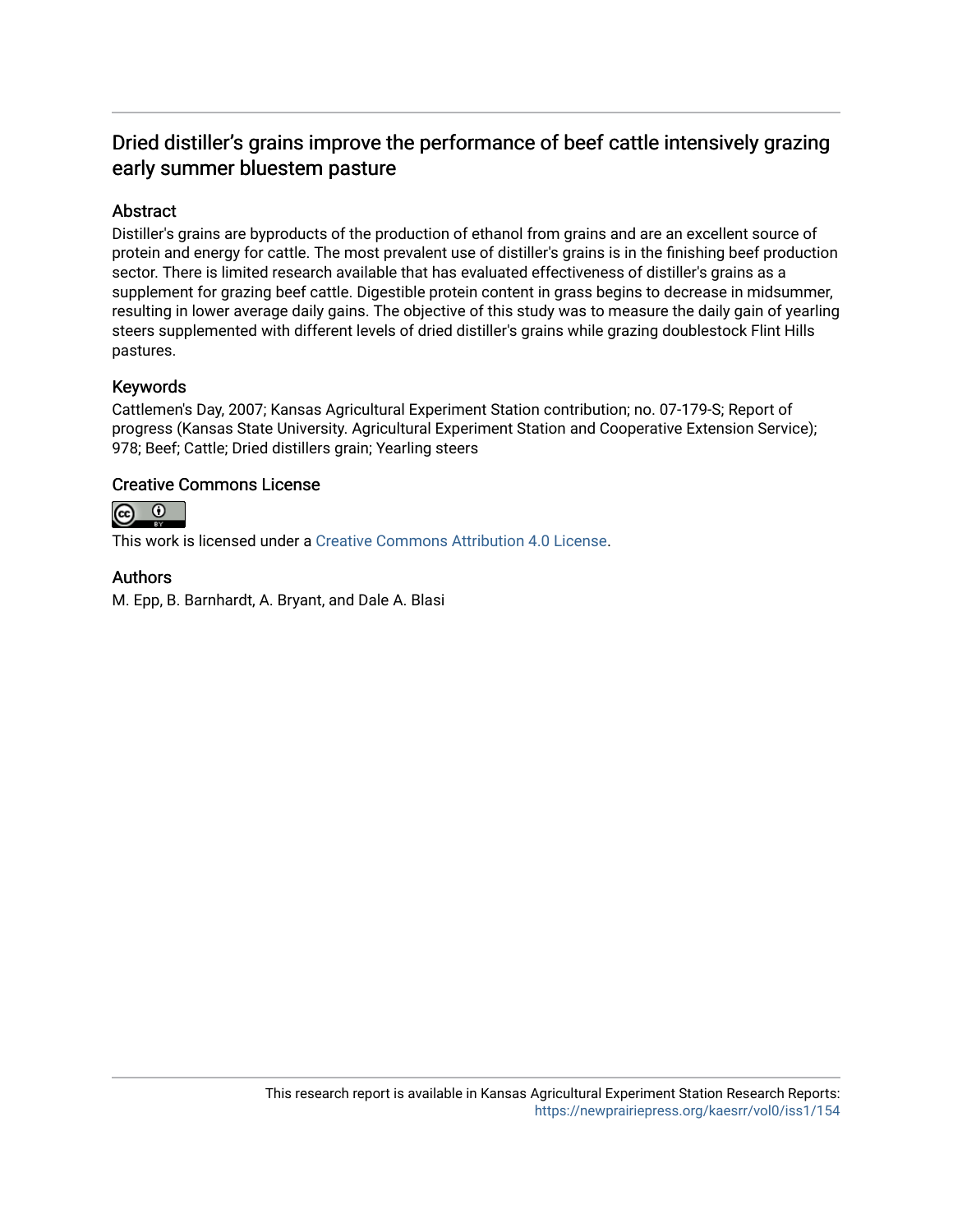#### **DRIED DISTILLER'S GRAINS IMPROVE THE PERFORMANCE OF BEEF CATTLE INTENSIVELY GRAZING EARLY SUMMER BLUESTEM PASTURE**

*M. Epp, B. Barnhardt, A. Bryant, and D. Blasi* 

#### **Introduction**

Distiller's grains are byproducts of the production of ethanol from grains and are an excellent source of protein and energy for cattle. The most prevalent use of distiller's grains is in the finishing beef production sector. There is limited research available that has evaluated effectiveness of distiller's grains as a supplement for grazing beef cattle. Digestible protein content in grass begins to decrease in midsummer, resulting in lower average daily gains. The objective of this study was to measure the daily gain of yearling steers supplemented with different levels of dried distiller's grains while grazing doublestock Flint Hills pastures.

#### **Experimental Procedures**

Three hundred forty-six steers (573 lbs  $\pm$ 51.0 lbs) were used to evaluate performance of dried distiller's grains in an intensive Flint Hills grazing system (250 lbs/acre for 90 days). The dried distiller's grains were exclusively sorghum grain, pelleted for improved handling and shrink characteristics. All steers were backgrounded at a commercial yard between 30 and 45 days before arrival at the Beef Stocker Unit, Kansas State University, Manhattan, KS.

A single grazing period was used from May 1 to August 3, 2005. Pastures consisted of warm-season perennial grasses with big bluestem (*Andropogon gerardii*) and Indiangrass (*Sorghastrum nutans*) dominant forage species, as well as subdominant forage species

of little bluestem (*A. scoparius*) and sideoats grama (*Bouteloua curtipendual*). The following four treatments were randomized over 16 pastures: No supplementation (CON), and sorghum dried distiller's grains supplemented at 0.25% (LOW), 0.50% (MED), and 0.75% (HIGH) of body weight (dry matter basis; Table 1). The dried distiller's grains were 34.6% crude protein and 8.8% crude fat (dry matter basis). Supplemental treatments were fed once daily from June 15 through August 3 in feed bunks located in each pasture. Cattle weights were estimated based on projected average daily gain of 1.8 lb/day from May 1 through June 14 (45 days). Supplements were adjusted every two weeks based on projected ADG of 2.0 lbs/day during the supplement period (June 15 through August 3). Freechoice mineral with a sub-therapeutic dose of oxytetracycline for control of foot rot and pinkeye was provided to all steers until mid-June. Salt in block form was provided to all cattle throughout the entire grazing period. On August 4 the steers were shipped to a commercial feedyard where final weights were taken. Steers were sorted into one of four pens according to dried distiller's grains treatment received on pasture. Grazing and feedyard performance were calculated for each treatment group (Table 2).

Forage quality throughout the grazing period was measured using four ruminally cannulated steers via the rumen evacuation procedure. Rumens were evacuated and rinsed three times, cattle were allowed to graze for 20 minutes, rumens were re-evacuated to obtain consumed forage, and then original rumen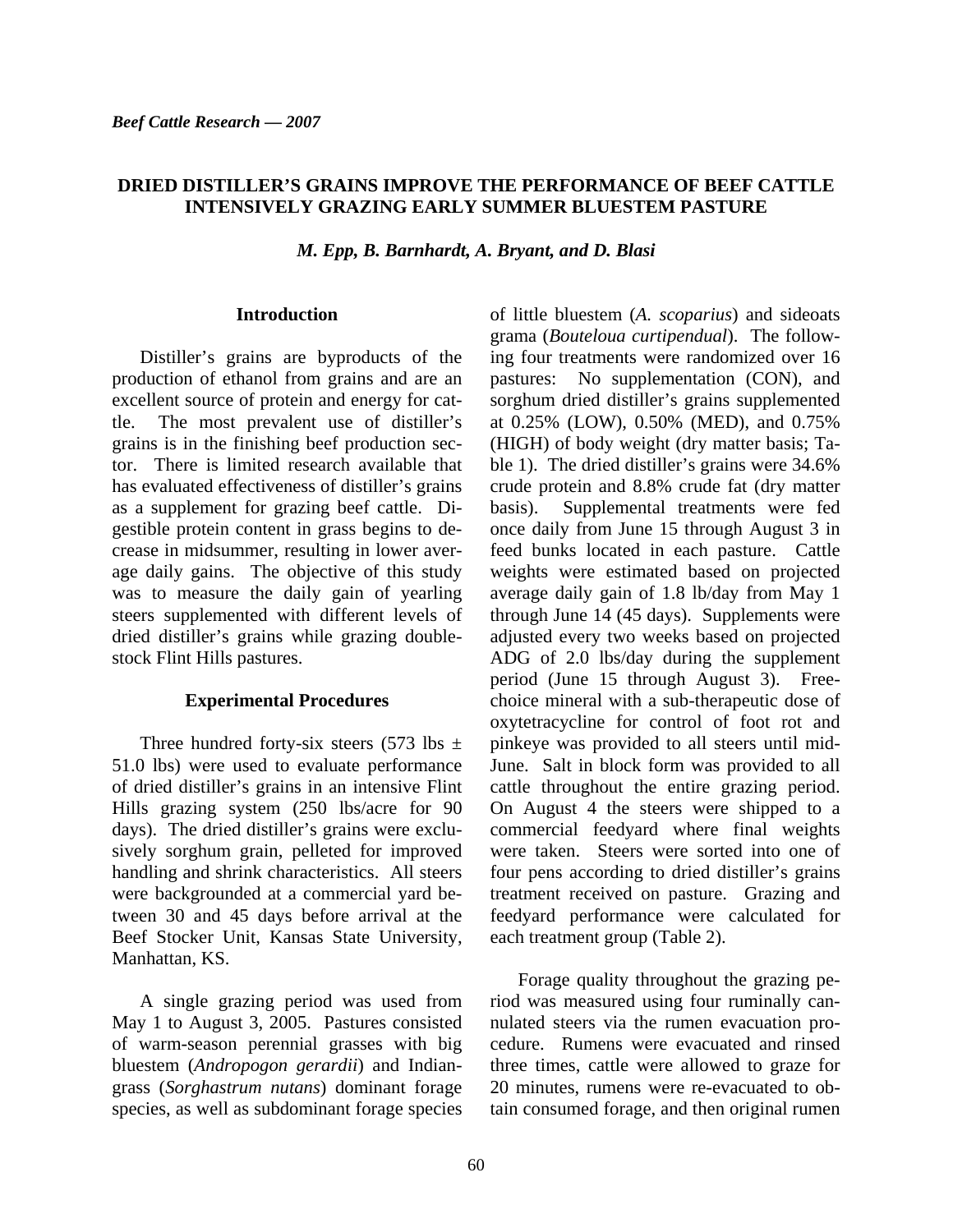contents were put back into each steer. Four pastures, one from each dried distiller's grains treatment, were sampled. The sampling periods were as follows: May 24, June 28-29, and July 28-29. The same pastures were sampled each sampling period. Crude protein (Figure 1) and ADF (i.e., digestibility; Figure 2) of the forage were analyzed.

#### **Results and Discussion**

All cattle fed dried distiller's grains had a significantly greater average daily gain than unsupplemented (Control) cattle (Table 2). In general, weight gain increased as levels of dried distiller's grains increased. However, subsequent performance in the feedyard was lowest for steers fed the highest level of dried distiller's grains during the grazing period.

#### **Implications**

Supplementation of dried distiller's grains increases average daily gain of steers in an intensive grazing system; however, subsequent performance in the feedyard appears to decrease.

|                                               |  | Table 1. Sorghum Dried Distiller's |  |  |  |  |  |
|-----------------------------------------------|--|------------------------------------|--|--|--|--|--|
|                                               |  | Grains Supplemented per Head from  |  |  |  |  |  |
| <b>June 15 to August 3 by Treatment Level</b> |  |                                    |  |  |  |  |  |

|            | <b>Treatment Level</b> |        |      |  |
|------------|------------------------|--------|------|--|
|            | Low                    | Medium | High |  |
| As-fed lbs | 98                     | 170    | 258  |  |
| DM lbs     | 88                     | 151    | 229  |  |

**Table 2. Effects of Dried Distiller's Grains (DDG) on Average Daily Gain of Steers Intensively Grazing Native Bluestem Grass and Subsequent Finishing Performance in the Feedyard** 

|                                          | <b>Summer Grazing</b> | Feedyard Performance <sup>e</sup> |           |  |
|------------------------------------------|-----------------------|-----------------------------------|-----------|--|
| <b>DDG</b> Treatment<br>(% BW, DM basis) | ADG, lbs.             | ADG, lbs.                         | Feed:Gain |  |
| 0% (Control)                             | 2.31 <sup>a</sup>     | 3.77                              | 5.71      |  |
| $0.25\%$ (Low)                           | 2.53 <sup>b</sup>     | 3.58                              | 6.49      |  |
| $0.50\%$ (Medium)                        | $2.59^{ b,c}$         | 3.68                              | 5.93      |  |
| $0.75\%$ (High)                          | $2.74$ $\degree$      | 3.36                              | 6.12      |  |
| $SEM$ <sup>d</sup>                       | 0.065                 |                                   |           |  |

a,b,cDiffering superscripts between DDG levels vary (P<0.05). Control vs. DDG (P<0.001). Linear effect of DDG  $(P<0.05)$ .

 ${}^{d}$ SEM = Standard Error of Mean.

e Pen replication of pasture treatments was not done in feedyard.